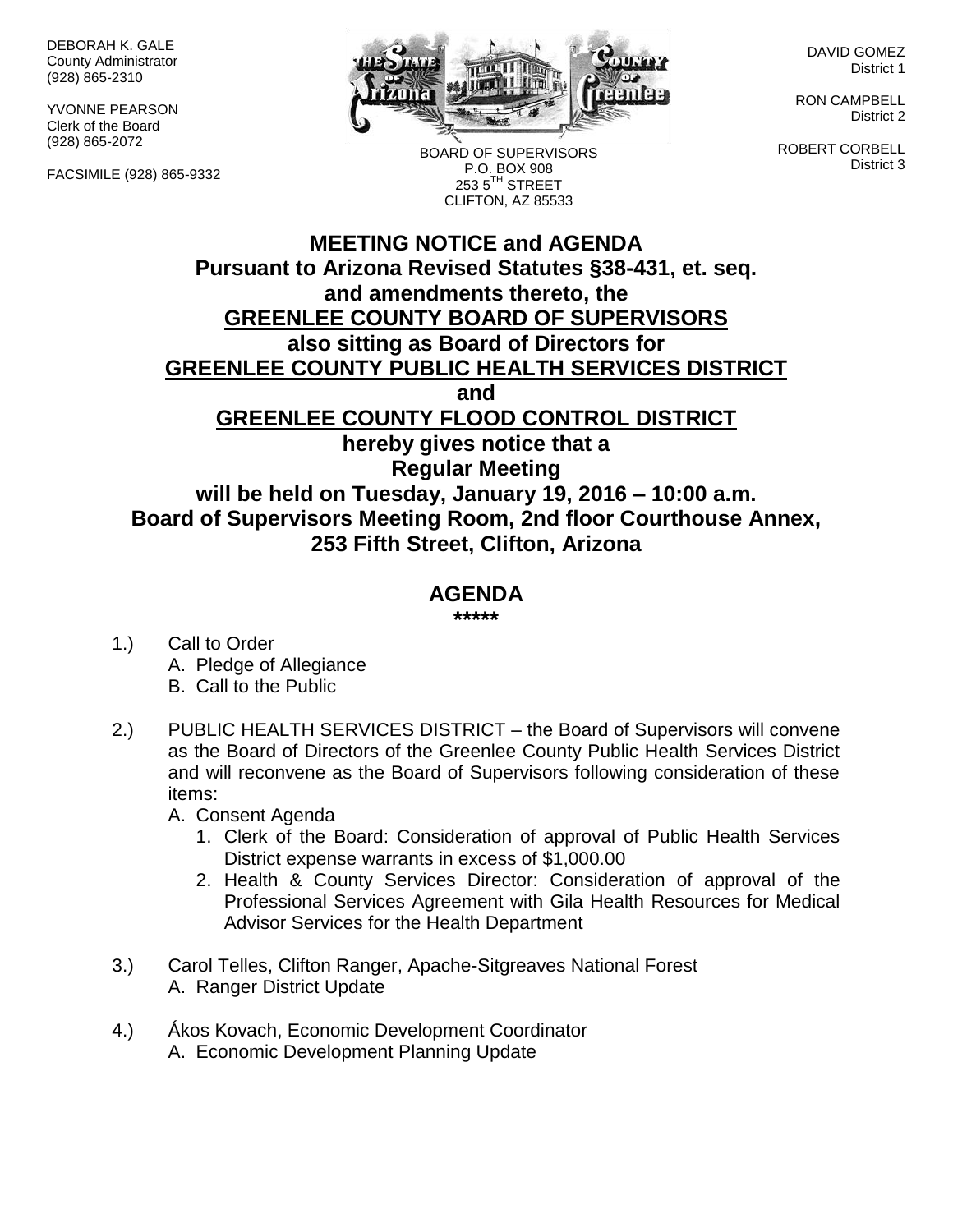- 5.) Consideration of approval of a Letter of Support to the Board of Commissioners of Idaho County, Idaho, for the filling of a lawsuit against the United States Department of Agriculture (United States Forest Service) and United States Department of the Interior (BLM) on behalf of counties throughout the West and funding support in the amount of \$5,000 not to be paid out until a minimum of 100 additional Letters of Support have been obtained by Idaho County
- 6.) Kay Gale, County Administrator
	- A. County and State budget and legislative issues
	- B. Calendar of Events
- 7.) Consent Agenda
	- A. Clerk of the Board: Consideration of approval of expense warrants in excess of \$1,000.00 – Voucher 1060; 1061; 1062
	- B. Chief Finance Officer: Consideration of approval of General Fund loans in the amount of \$13,444.82 to be reimbursed upon receipt of funds: Fund 139 - \$1365.91; Fund 160 - \$1197.61; Fund 172 - \$1383.57; Fund 237 - \$790.96; Fund 243 - \$5642.55; Fund 601 - \$3064.22
	- C. County Administrator: Consideration of approval of Employee Transaction Forms: T. Hines, Public Works Manager – Facilities; D. Manuz, Public Works Manager – Roads
	- D. Chief Probation Officer: Consideration of approval of Employee Transaction Form: S. Chacon, Court Interpreter
	- E. County Sheriff: Consideration of approval of Employee Transaction Form: P. Chanez, full time Jail Cook
	- F. County Sheriff: Consideration of approval of Resolution 16-01-02 authorizing signatories on the Greenlee County Sheriff's Department Account with National Bank of Arizona
	- G. County Administrator: Consideration of approval of the Intergovernmental Agreement with Pima County for Restoration to Competency Services
	- H. Emergency Management Coordinator: Consideration of approval of the Scope of Work and Professional Services Agreement with JE Fuller Hydrology & Geomorphology, Inc. for the Greenlee County Multi-Jurisdictional Hazard Mitigation Plan – 2016 Update
- 8.) Supervisor Reports

Supervisor Robert Corbell

- A. 2016 Legislature Opening Day and Governor State of the State Address
- B. Southwest Regional 2016 Arizona State Legislative Briefing

Supervisor David Gomez

A. 2016 Legislature Opening Day and Governor State of the State Address